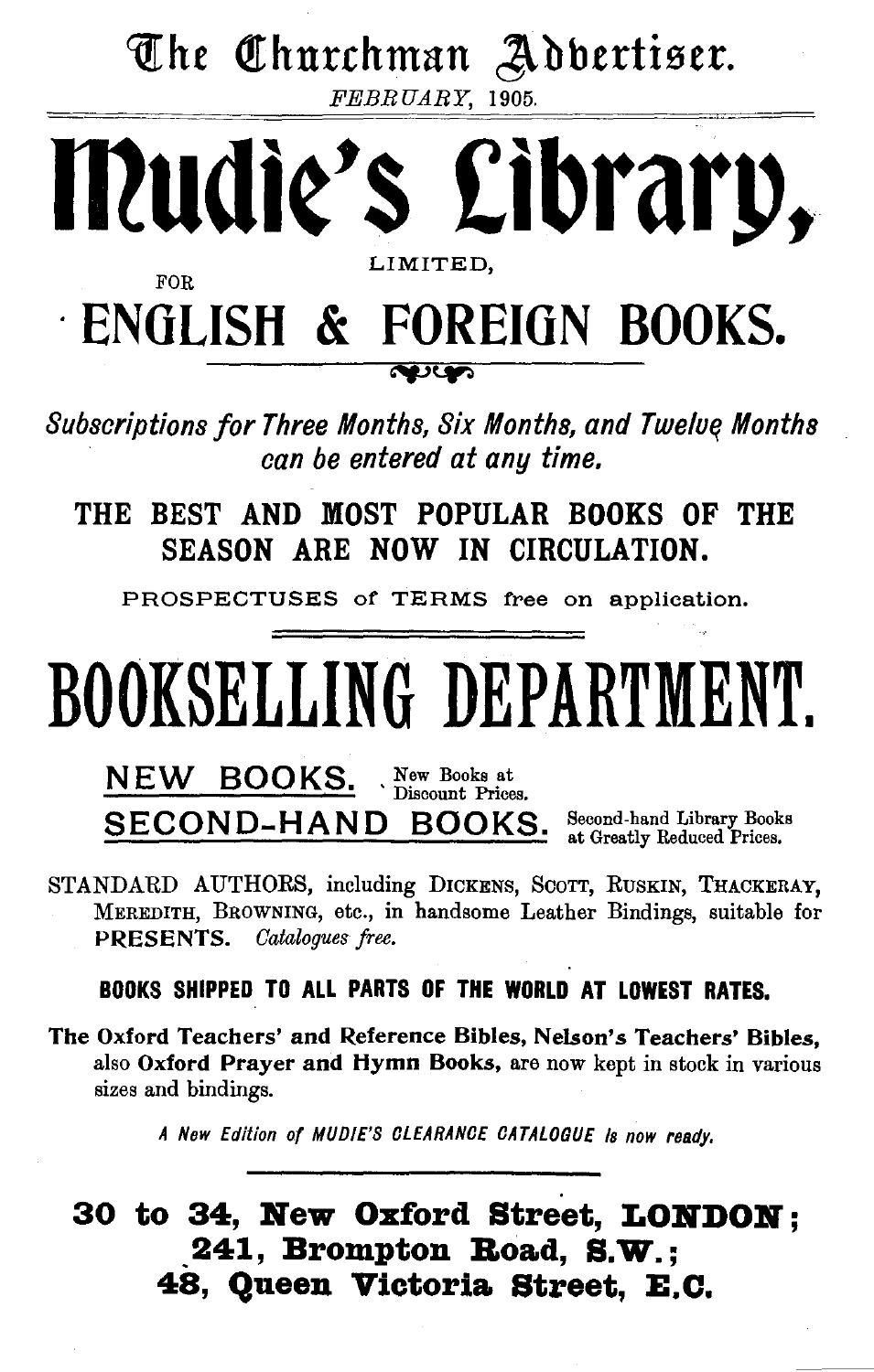# **ELLIOT STOCK'S NEW BOOKS.**

NEW AND HELPFUL MANGAL FOR THE HOLY COMMUNION.

In limp cloth, for the pocket, and uniform with the Prayer Book, ls. net in cloth, and in leather binding at 2s. net ; lambskin, 3s. net; and in Persian calf, 3s. 6d.

# COMMUNION & OFFERING.

### By the Rev. G. H. S. WALPOLE, D.D.,

Examining Chaplain to the Archbishop of York, Rector of Lambeth.

"The value of this excellent little book is very great. It is for busy people who want short and good<br>prayers, and who welcome sound instruction if it can be briefly given, The whole forms a singularly complete<br>and conveni

BY THE SAME AUTHOR.

*Third Edition.* 

In cloth limp, for the pocket, and uniform with the Prayer Book, price 2s. net ; also for presentation, in leather binding, 3s. net ; in lambskin, 3s. 6d. net, and in Persian calf, 4s. 6d. net.

THE: PEOPLE'S PSALTER. A Plain Book for those who wish to use the Psalms in Church with intelligence and devotion.

"We think that this little book may be a useful help in suggesting ways by which different Psalms may<br>be applied to present day difficulties, and to the problems and anxieties with which the Church is always<br>confronted."—

Fifth Edition. In crown 8vo., cloth, gilt lettered, price 2s. 6d. net.

VITAL RELIGION; or, the Personal Knowledge of Christ.

"A work of real spiritual value. We heartily recommend it to all thoughtful *readers."-Gua•·dian.* 

In crown 8vo., cloth, price 6s. net.

NOT LEFT WITHOUT WITNESS: or, Divine Truth in the Light of Reason and Revelation. By the Rev. JOHN BLACKET.

In crown 8vo., cloth, gilt lettered, price 3s. 6d. net.

SHADOW AND SUBSTANCE. A Handbook of Types and Antitypes for Church Teachers. By E. K. RYDE WATSON.

In foolscap 8vo., bound in cloth, price 3s. 6d. net.

DAILY THOUGHTS FROM DANTE ALIGHIERI. Selected and arranged for each day in the year. By J. B.

" A successful effort has been made to adopt many of the passages to the Church's round of fasts and<br>festivals. The work of selection from the poet is always a critical process. It is not always well done, but<br>here the mos

### NEW VOLUME OF VERSE.

In crown 8vo., bound iu cloth, price 3s. 6d.

**MARIA CREATRIX, and other Poems.** By the Rev. T. H. PASSMORE, M.A., author of "Leisurable Studies," "The Things Beyond the Tomb," "The Sacred Vestments," " The Signs of Spring," etc.

"Mr. Passmore is not without a certain fancy, a measure of the poetic feeling; his ideas are often irides-cent, if the violence of manner did not obscure their *quality."-Academy.* 

ELLIOT STOCK, 62, PATERNOSTER ROW, LONDON, E.C.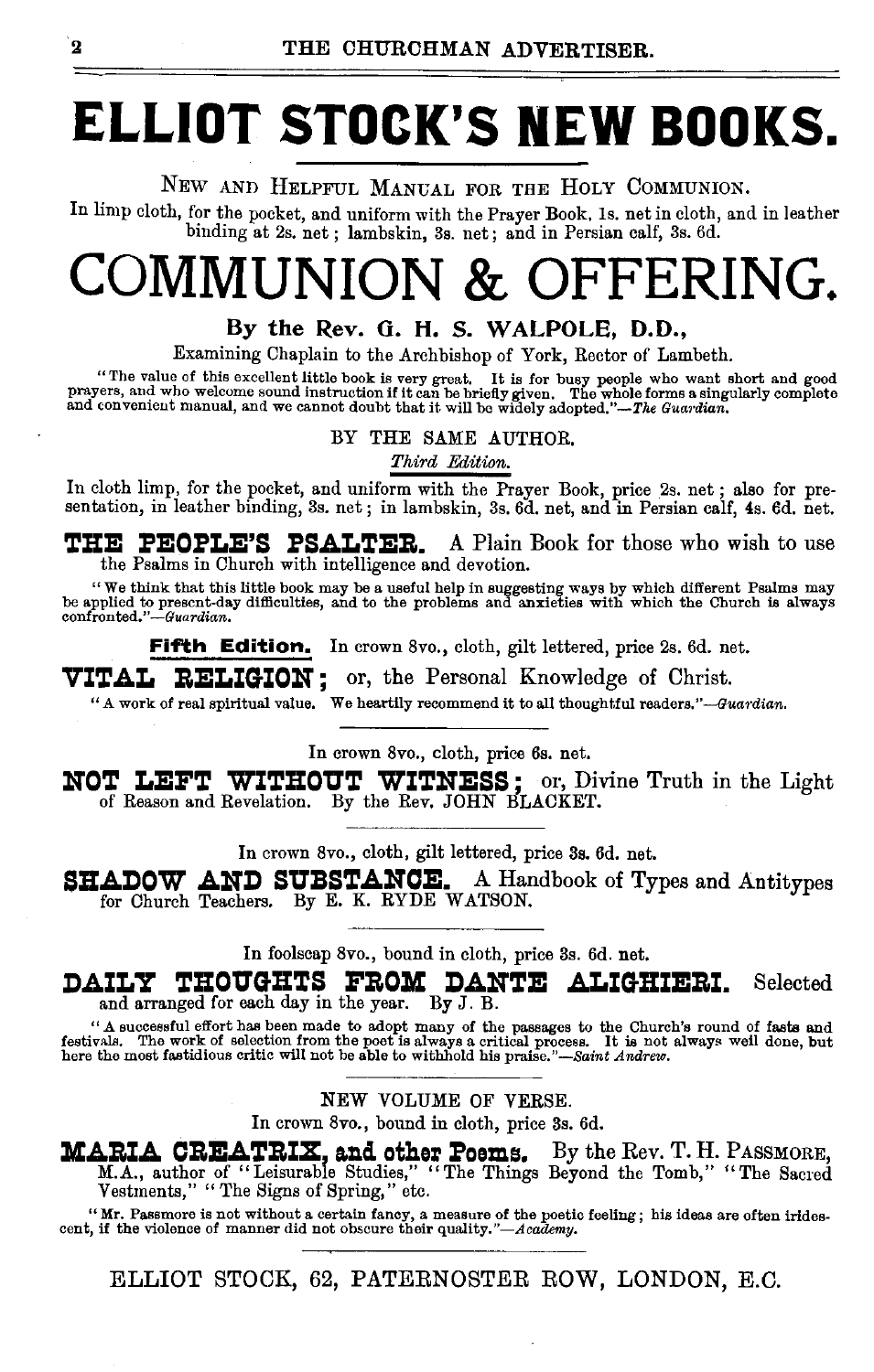# NEW BOOKS FOR BIBLE STUDENTS.

A NEW AND IMPORTANT WORK.

### SHAW CALDECOTT-THE TABERNACLE:

Its History and Structure. By the Rev. W. SHAW CALDECOTT. With Preface by Professor Savce. Map and 18 Illustrations and Diagrams. Large crown Svo., cloth gilt, 5s.<br>Professor Savce says:—"Mr. Caldecott has written a very in Frofessor Saver says :----- 'Mr. Caldecott has written a very interesting volume. He has been content to study the Old Testament books themselves instead of the commentators upon them, and the result is an unconventional a

JusT PuBLISHED. Large crown Svo., cloth gilt, 3s, 6d.

### GRIFFITH THOMAS-THE APOSTLE PETER:

Outline Studies in His Life, Character, and Writings. By the Rev. W. H. GRIFFITH<br>Tuox1s, B.D. Uniform with "Thoughts for the Sundays of the Year." With a Photogravure Portrait<br>of the Author.

The Methodist Recorder says:-" The author's style is clear and crisp; he furnishes exactly the help which IS required by the best teacher or preacher who does not desire to have all his thinking done for him. Every

study emhodies much thought, and suggests more than it expresses in detail."<br>The Record says: --"It is not a dull, liftletes, academic study of the Apostle's life and work, but one which<br>is obviously the fruit of a ripened

JUST READY, NEW REVISED EDITION, 843 pages, large crown Svo., cloth gilt, 6s. net.

### S. G. GREEN and JOSEPH ANGUS-THE BIBLE HANDBOOK.

An Introduction to the Study of Holy Scripture. By the late JOSEPH ANGUS, D.D. New<br>Edition, Thoroughly Revised and in part Rewritten by SAMUEL G. GREEN, D.D., Author of "A Handbook<br>of Church History," "A Handbook of Old Te

*The British Weekly* says:--" This handbook, of more than 800 pages, contains a mass of information which cannot elsewhere be found in so convenient and compact a form."

The *Daily News* says:-" In its new form it will be a valuable aid to the Biblical student and to the intelligent layman who wishes to keep abreast of the latest scholarship in the realm of Biblical interpretation."

THE RELIGIOUS TRACT SOCIETY, 4, BOUVERIE STREET, LONDON, E.C.

### Professor Ramsay's New Work.  $12^{2}$

### THE LETTERS to the SEVEN CHURCHES AND THEIR PLACE IN THE PLAN OF THE APOCALYPSE.

By Prof. W. M. RAMSAY, D.C.L., LL.D., Author of "The Church in the Roman Empire,' etc. With numerous Plates and Illustrations.

" Prof. Ramsay's work forms a valuable and important contribution to the literature of a Scripture over-<br>loaded with unhelpful commentary, and merits the studious attention of everyone interested in its subject.<br>It is not

### Rev. Prof. G. A. Smith's New Work. *£\$!-* THE FORGIVENESS OF SINS

AND OTHER SERMONS.

By the Rev. Prof. GEORGE ADAM SMITH, D.D., LL.D., Author of "The Historical" Geography of the Holy Land," etc.

"Tr. George Adam Smith has given us a series of sermons that will be read with great profit by the people, and with singular satisfaction by his brethren in the ministry, because they suggest thought, new views of old tru

HODDER & STOUGHTON, 27, PATERNOSTER ROW, E.O.

a warehouse and

วันเรื่องเรา มีสิริยังเข้า และเร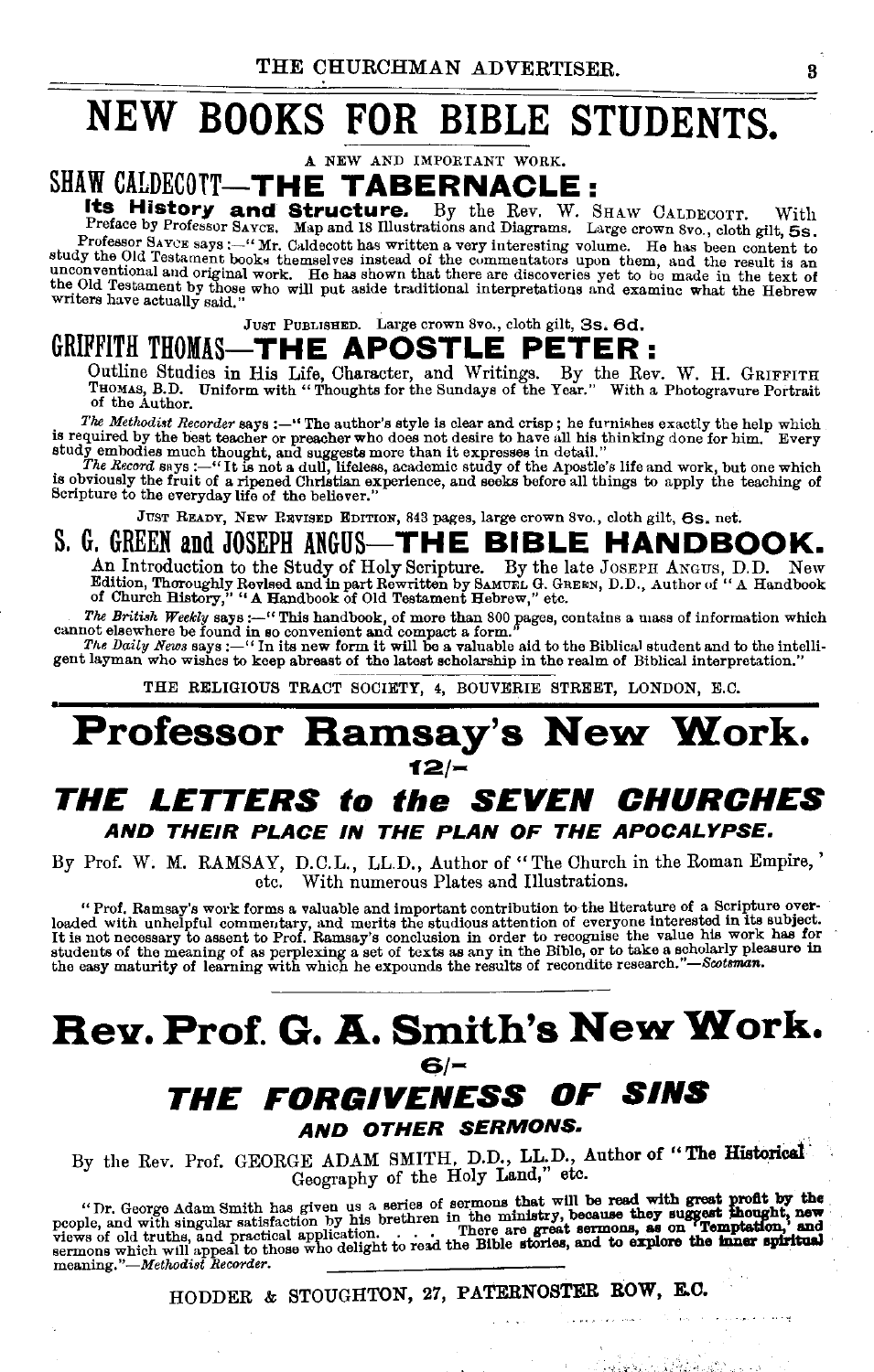#### t9o51 **THE DAY OF DAYS.** 1905 Edited by the Rev. CHARLES BULLOCK, B.D., Formerly Rector of St. Nicholas', Worcester. W<sup>\*</sup> The February Number of **THE DAY OF DAYS.** New Series,<br>W<sup>\*</sup> fresh type being used throughout. The list of principal Confresh type being used throughout. The list of principal Con-Gifferm tents given below will show that the Tales and Articles are<br>Gifter of special attractiveness of special attractiveness. *SPLENDIDLY ILLUSTRATED THROUGHOUT.*  "HEALTHY LITERATURE.—This is the 27th Annual Volume, and although of late years the views of<br>the world on the Observance of Sunday have changed, the testimony of this Magazine continues to be<br>faithful and true. We hope it  $\frac{1}{2}$ Specimen Copy free on receint of postcard to any friend of Pnre Literature. **~\***  $\Delta v$ **SUNDAY FEBRUARY CONTENTS.**  *110MB MEMORIES. WINTER. SUNSIIINB; or, Making the Best*  of It. By EDWARD GARRETT. " *TIIY WORD IS TRUTH."* By the EDITOR and other Writers. *AN EFFORT FOR TIIB YEAR.* By the Rev. CHARLES BULLOCK, B.D. *"LOVINO SERVICE." Quintin lfogg, "A lie/per of Many." ABOUT WINOS* &i *SOME OTIIBR Til/NOS.*  By the Rev. JOHN ISABELL, F.E.S. *FOR THESE TIMES.* By a LOOKER-ON.1 *"DO/NO RIOIIT": Life's Trial and Love's Ministry.* By LISBETH G. SEGUIN. *N.B. 's FOR OUR YOUNO FOLK. AN EFFORT FOR EASTER* - *"OOD' S SUNDAY," 1905.*  **MAGAZINE.**  \*\* **lD.**  MONTHLY. 34th Year of Issue.

*"The Day of Days* could hardly be Improved as a Sunday Magazine."-The *Reco1·d.* 

" An extraordinary cheap publication."-East *Anglian Daily Times.* 

*"The Day of Days,* reduced to a penny, now runs an even race with the favourite *Home Words."- Peterborpugh Advertiser.* .

"Rev. C. Bullock bravely continues his effort in the service of diffusing pure llteratnre, and all are of sterling merit, and will be heartily welcomed in homes of every *class."-North London Echo*.

" *The Day of Days* as a Sunday Magazine is without a *rivai."-Hastings and St. Leonard& News.* 

"It Is hard to believe that It Is sold at so low a *price."-Church Sunday School Magazine.* 

#### OF ALL BOOKSELLERS EVERYWHERE.

LONDON: *HOME WORDS* OFFICE, 11, LUDGATE SQUARE, E.C.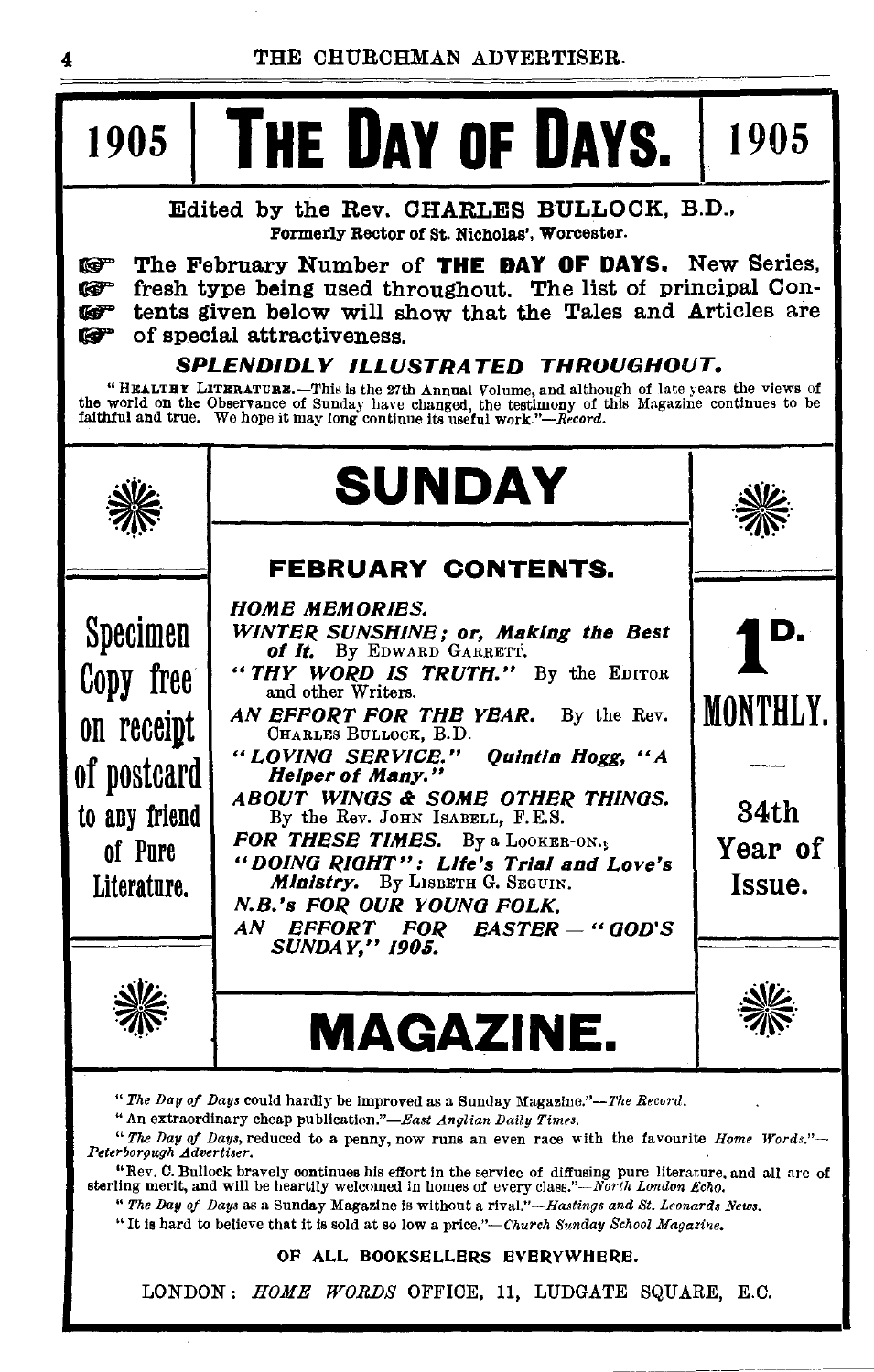#### **AN INTERESTING REPRINT FROM DR. JOHNSON.**

In crown 8vo., appropriately bound, price 5s. net.

## **PRAYERS AND MEDITATIONS OF DR. SAMUEL JOHNSON.**

New Edition, with Notes, and an Introduction by the Rev. HINCHCLIFFE HIGGINS, and a Preface by Augustine Birrell, K.C., Author of "Obiter Dicta."

Also some opinions of DR. JOHNSON on THE CHRISTIAN RELIGION.

"A vividly interesting book." *-Glasgow Herald.*  LORD ROSEBERY writes: "I think it is a charming book."

In crown 8vo., cloth, gilt lettered, price 5s.

# **A SOUL'S EMANCIPATION.**

**By F. F. GRANDJON,** 

Pastor of the Reformed Church at Puys S. Martin, Author of a Treatise on " The Marriage of Priests in the Western Church." Translated into English by R. C. FAITHFULL.

" This is a very remarkable work, and one which we hope will be widely read in this *country.''-Record.* 

ELLIOT STOCK, 62, PATERNOSTER ROW, LONDON, E.O.

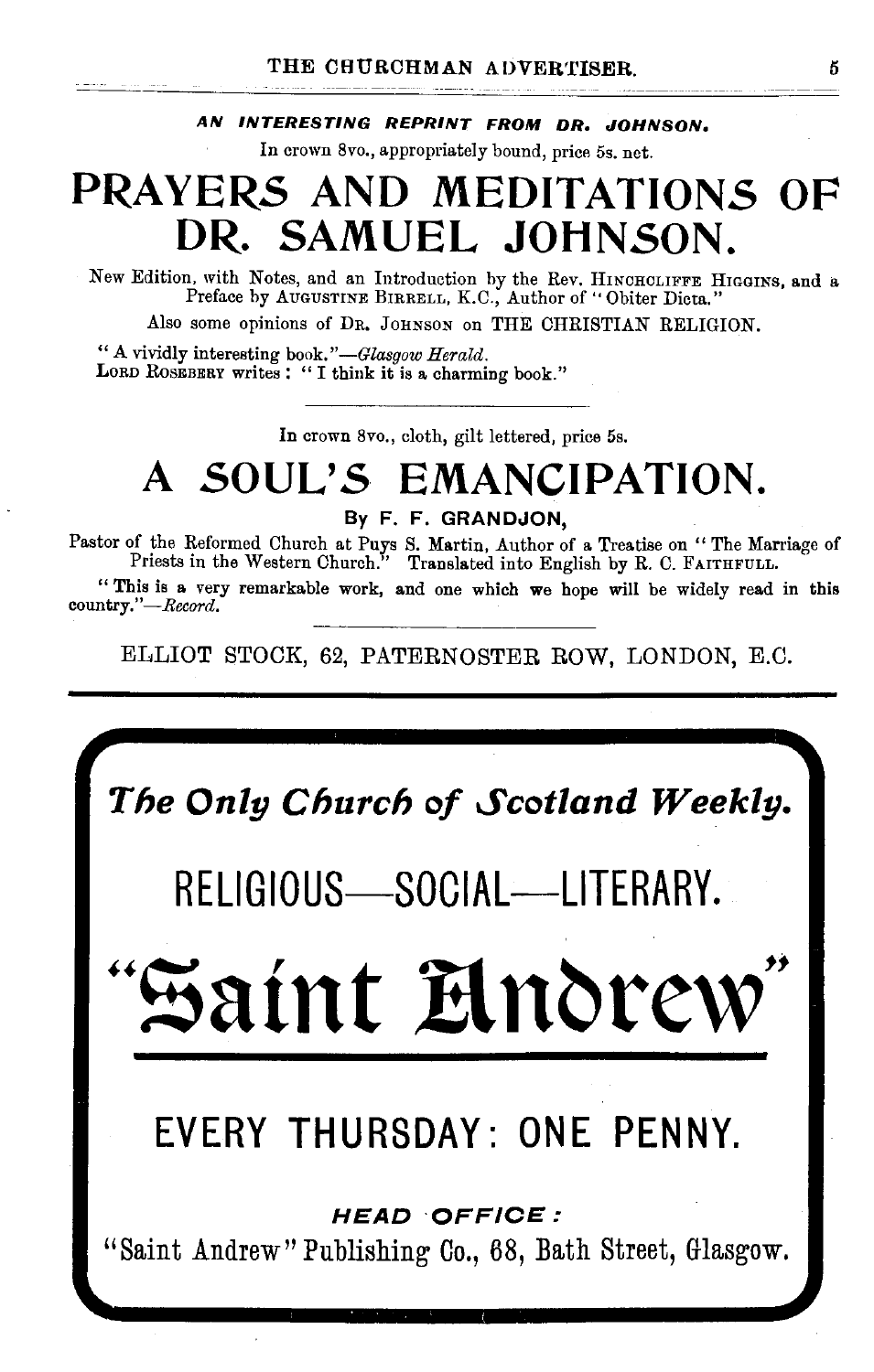# **Church of England Zenana Misslonarg Socletu.**  For Evangelistic, Medical, and Educational Work among the<br>PATRONESS: Women of India and China. CHAIRMAN:

PATRONESS :<br>H.R.H. THE DUCHESS OF CONNAUGHT<br>The Society has at present 65 Stations, and<br>employs 206 Missionaries in Home Connection, 116 Assistants in Local Connection, and over 900 Bible-Women and Teachers.

EATRONES : CHAIRMAN: CHAIRMAN: CHAIRMAN: CHAIRMAN: CHAIRMAN: CHAIRMAN: CHAIRMAN: CHAIRMAN: CHAIRMAN: CAS.I. It has 14 fully equipped Hospitals and numerous Dispensaries. Over 300,000 cases were treated

The Magazines of the Society, "INDIA'S WOMEN AND CHINA'S DAUGHTERS," published monthly (price 1d.).<br>"DAYBREAK," Quarterly (price 1d.) ; "HOMES OF THE EAST," Quarterly (price {d.).

last year.

Donations and Subscriptions are Much Needed.

HON. TREASURER-COL. ROBT. WILLIAMS, M.P. CLERICAL SECRETARY-Rev. G. TONGE, M.A. LAY SECRETARY-Miss MULVANY. OFFICE-27, Chancery Lane, LONDON, W.C

# " LIBERATOR" RELIEF FUND.

Datron: H.R.H. PRINCE CHRISTIAN.

£10,000 required to Relieve New and Urgent Cases.

HUNDREDS of aged and afflicted victims, so cruelly robbed of their life-savings by the great Liberator Fraud, just as they were hoping to enjoy the fruit of their industry and thrift. Many of them are members of the Church of England. Cheques and P.O.'s should be sent to the Secretary, Rev. J. STOCKWELL WATTS, 16, Farringdon Street, E.C.

### THE MISSIONS TO SEAMEN.

*Patron:* His MAJESTY THE KING.



*Pice-Patrons:*  H.R.H. THE PRINCE OF WALES, K.G.

THE FOUR ARCHBISHOPS,<br>THE BISHOPS, etc.

Labours afloat and<br>ashore, at home and<br>abroad, among seamen of all classes and na-<br>tions, fishermen, barge-<br>men, and emigrants.<br>Seventy - six harbours

Increased Contributions and Offertories, urgently needed, should be forwarded to the Secretary, Commander W. DAWSON. R.N. 11, Buckingham St., Commander W. DAWSON. R.N. 11, Buckingham St., Strand, London W.C.

### **AN EARNEST APPEAL.** HAMPTON'S MISSION FOR THE BLIND

*Westminster Bridge Road, London, S.E.*  (FOUNDED 1870.)

¥!atron: The Right Hon. LORD LLANGATTOCK.

BANKERS: LONDY AND SOUTH WESTERN BANK,<br>An Unsectarian Mission and Relief Work carried<br>on for thirty-four years amongst the destitute<br>BLIND POOR of London.<br>UNENDOWED AND IN GREAT NEED.<br>The Bitter Cry for Help of the Destitu

allied with Blindness. Is not this a double calamity?

Contributions gratefully received by R. K. CA USTO N, EsQ., M.P., *President and Chairman.* F. L. BEVAN, EsQ., *Hon. Treasurer of the Mission.* 

### OPERATIVE JEWISH CONVERTS' INSTITUTION

(*In connection with the Church of England.*)

¥1ttsibmt: J. K. D. WINOFIELD·DIOBY, Esq., M.P.

OBJECT.-To assist young Christian Jews in dis- tress by enabling them to help themselves. They are received for three years, provided for entirely, and taught trades.

and taught trades.<br>
SUPPORT.—Ordersfor Printingand Bookbinding<br>
are very helpful, but subscriptions and donations are also needed, and will be most thankfully received by<br>the Principal, the Rev. H. O. ALLEROOK, Palestine<br>House, Bodney Road, Hackney, N.E.; or by the<br>Hon. Treasurer, A. R. Prrs, Esq., Effingham House, Ramsgate.

Bankers-Messrs. BARCLAY & COMPANY, Ltd., 54, Lombard Street, E.C.

### PAROCHIAL MISSIONS TO THE JEWS AT HOME AND ABROAD.

*President-THE* DEAN OF WoRCESTER. *Zion. Secs.-CANON* SmJAMES E. PHILIPPS,Bart. ARCHDEACON SUTTON.

*Org.* Sec.-REv. W. 0. E. 0ESTERLEY.

Work in London, Liverpool, Manchester, Leeds, Bombay.

Applications for Grants have constantly to be refused owing to want of Funds.

Omce: 39, VICTORIA STREET, LONDON, S,W.

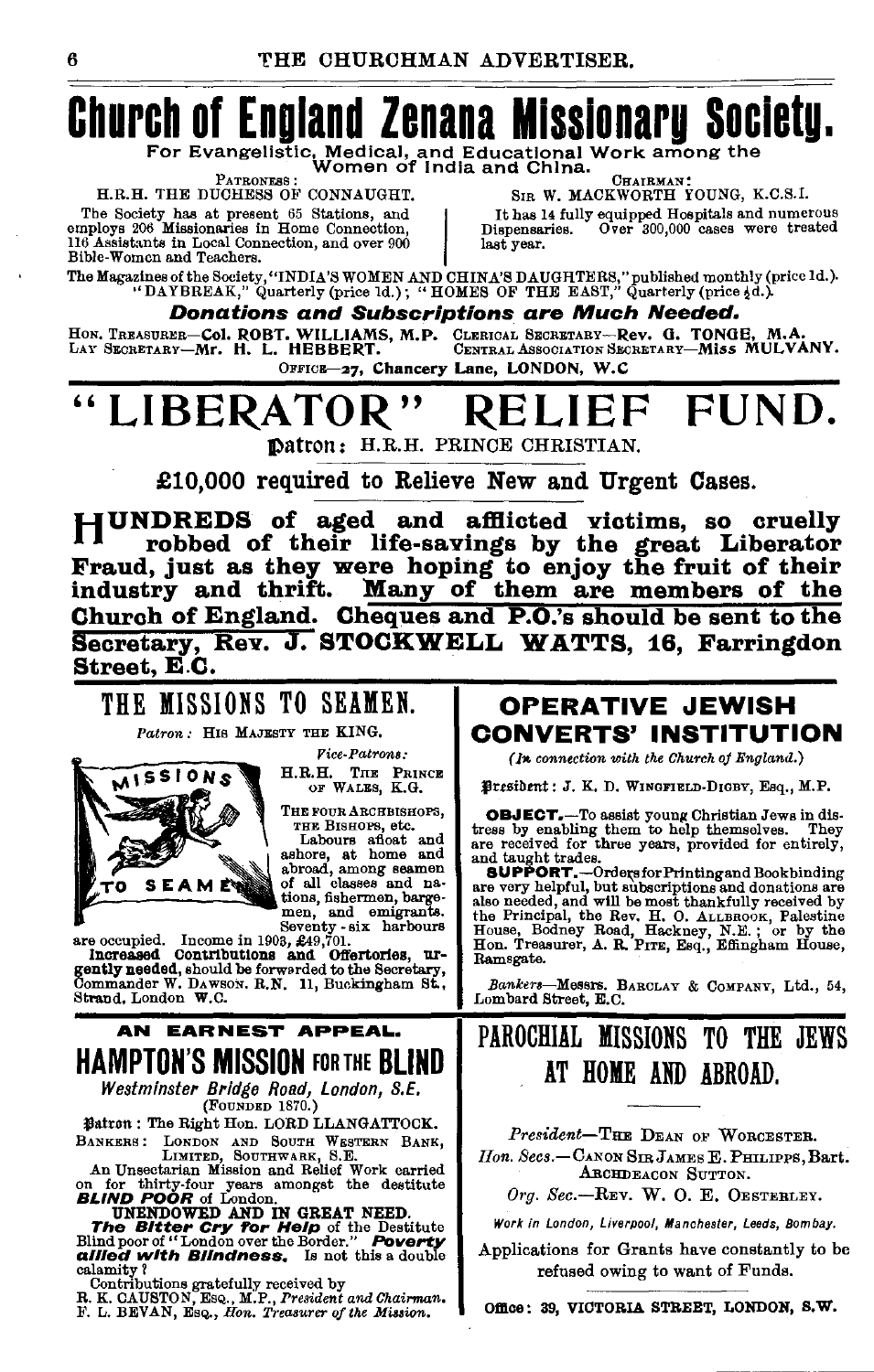### PALESTINE, EGYPT, &c. COOK'S SELECT CONDUCTED TOURS.

Leaving London February 14, occupying 92 days. Visiting Egypt (Alexandria, Cairo, Luxor, and Assuan), the Holy Land (Jerusalem, Jericho, Dead Sea, Jordan, Damascus, Baalbec, etc.), Smyrna (Ephesus), Constantinople, Athens, etc. Other Tours, occupying 71 days, leaving February 21, March 7 and 21.

Short Tours, occupying 45 or 31 days, leaving February 14 and 28, March 15.<br>GREEK and LATIN EASTER TOUR, leaving April 10.<br>Independent Tours, available for one or more passengers, arranged to start by any

route, at any date, time, or point, and for ascending the Nile to the First and Second Cataracts in Tourist Steamers, fitted with every luxury.

PAMPHLET, WITH MAPS AND PLANS, POST FREE. THOMAS COOK & SON, Ludgate Circus, London; and Branch Offices.



PROTESTANT REFORMATION SOCIETY.

The OLDEST Ohurch Society for the Maintenance of the Religious Principles of the Reformation<br>The ONLY Mission to Roman Oathollos in England.<br>(Established 1827.)

MISSIONARY, EDUCATIONAL. EVANGELISTIC.

### JUST PUBLISHED.<br>**STANT DICTIONARY.**  $$

Of REAL AND PERMANENT VALUE to a Clergyman, Minister, Teacher, Protestant Worker, Public or Parochial Library.

Funds are Urgently Needed. WALTER A. LIMBRICK, Secretary, 62, Bemers Street, London, W.

### *THE RISE* and *GROWTH* of the Protestant Alliance Magazine.

Being an abridged reprint of the Jubilee Issue (with a Series of Illustrations) explaining the Basis, Principles, and Work of the Protestant Alliance. PRICE ONE PENNY. Basis, Principles, and Work of the Protestant Alliance.

PROTESTANT ALLIANCE,<br>Offices: 430. STRAND. LONDON. Opposite Charing Co Opposite Charing Cross Hospital,

MICHAEL'S COLLEGE. Near TENBURY, WORCESTERSHIRE.

BOYS thoroughly prepared for Public Schools. Most healthy situation ; large playing fields and Fives Courts; separate cubicles. Head master, REV. W. A. RENWICK, M.A., late Scholar of Hertford College, Oxford.

APPLY: REV. THE WARDEN.